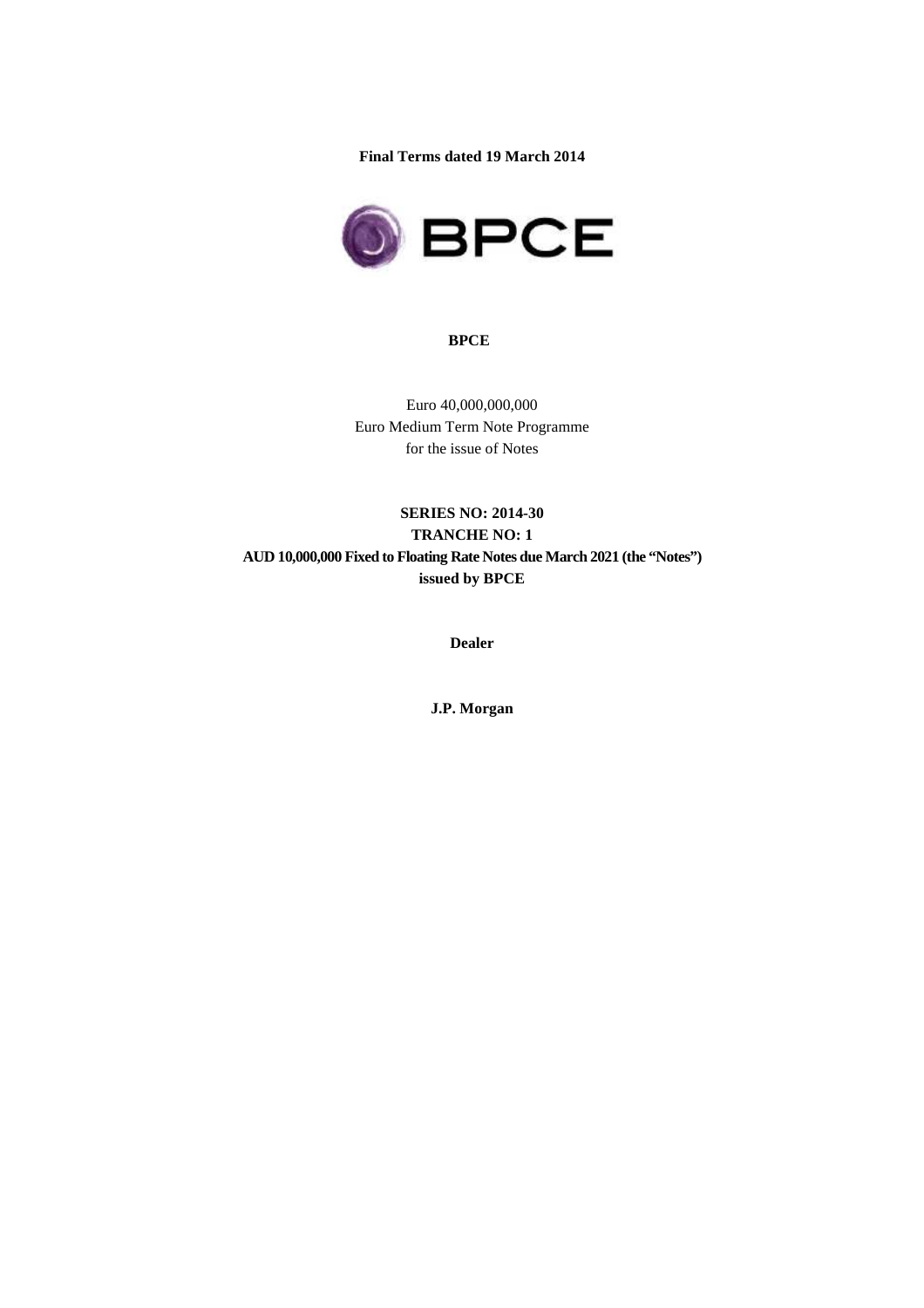#### **PART A – CONTRACTUAL TERMS**

Terms used herein shall be deemed to be defined as such for the purposes of the Conditions (the "Conditions") set forth in the Base Prospectus dated 22 November 2013 which received visa n°13-629 from the *Autorité des marchés financiers* (the "**AMF**") on 22 November 2013 and the Base Prospectus Supplements dated 14 January 2014 and 3 March 2014 which respectively received visa n°14-010 on 14 January 2014 and visa No.14-066 on 3 March 2014 from the AMF, which together constitute a base prospectus for the purposes of the Prospectus Directive (Directive 2003/71/EC) (the "**Prospectus Directive**") as amended (which includes the amendments made by Directive 2010/73/EU to the extent that such amendments have been implemented in a Member State of the European Economic Area).

This document constitutes the Final Terms of the Notes described herein for the purposes of Article 5.4 of the Prospectus Directive and must be read in conjunction with such Base Prospectus as so supplemented. Full information on the Issuer and the offer of the Notes is only available on the basis of the combination of these Final Terms and the Base Prospectus as so supplemented. The Base Prospectus and the Base Prospectus Supplements are available for viewing at the office of the Fiscal Agent or each of the Paying Agents and on the website of the AMF (www.amf-france.org) and copies may be obtained from BPCE, 50 avenue Pierre Mendès-France, 75013 Paris, France.

| 1. | Issuer:                           |                                    | <b>BPCE</b>                                                                                                        |
|----|-----------------------------------|------------------------------------|--------------------------------------------------------------------------------------------------------------------|
| 2. | (i)                               | Series Number:                     | 2014-30                                                                                                            |
|    | (ii)                              | Tranche Number:                    | 1                                                                                                                  |
|    | (iii)<br>fungible:                | Date on which the Notes become     | Not Applicable                                                                                                     |
| 3. | Specified Currency or Currencies: |                                    | Australian Dollar ("AUD")                                                                                          |
| 4. | <b>Aggregate Nominal Amount:</b>  |                                    |                                                                                                                    |
|    | (i)                               | Series:                            | AUD 10,000,000                                                                                                     |
|    | (ii)                              | Tranche:                           | AUD 10,000,000                                                                                                     |
| 5. | <b>Issue Price:</b>               |                                    | 100.00 per cent. of the Aggregate Nominal Amount                                                                   |
| 6. | Specified Denomination(s):        |                                    | AUD 200,000                                                                                                        |
| 7. | (i)                               | Issue Date:                        | 21 March 2014                                                                                                      |
|    | (ii)                              | <b>Interest Commencement Date:</b> | <b>Issue Date</b>                                                                                                  |
| 8. | <b>Interest Basis:</b>            |                                    | (i) 5.60 per cent. Fixed Rate; and                                                                                 |
|    |                                   |                                    | (ii) Three (3) month AUD BBSW plus 1.00 per cent.<br><b>Floating Rate</b><br>(further particulars specified below) |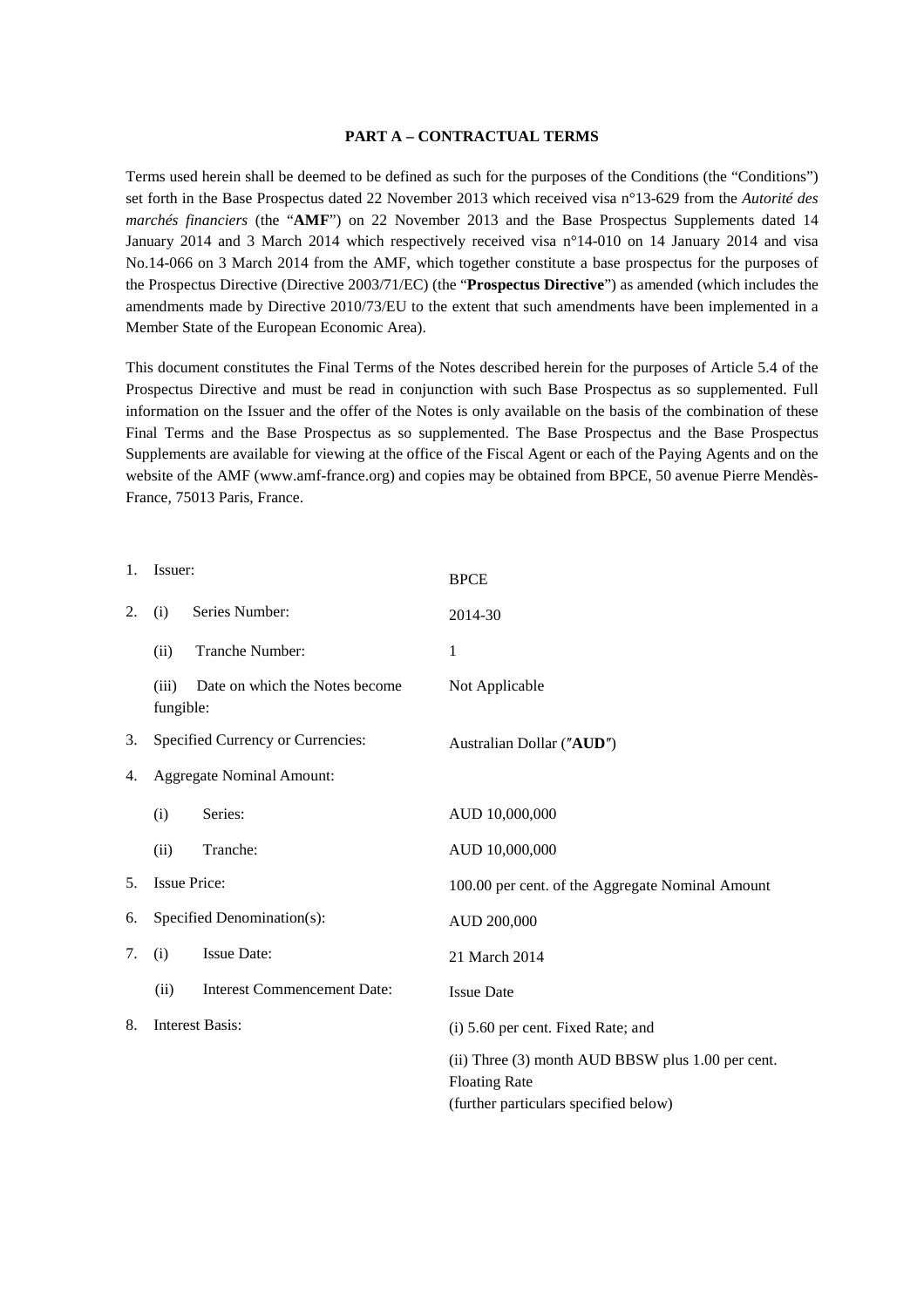10. Redemption Basis: Subject to any purchase and cancellation or early redemption, the Notes will be redeemed on the Maturity Date at 100 per cent. of their nominal amount 11. Change of Interest Basis: Applicable – refer to paragraphs 14 and 15 below 12. Put/Call Options: Not Applicable 13. (i) Status of the Notes: Unsubordinated Notes (ii) Dates of the corporate authorisations for issuance of Notes obtained: Decision of the *Directoire* of the Issuer dated 3 June 2013 and decision of Mr. Jean-Philippe Berthaut, Head of Group funding dated 7 March 2014 **PROVISIONS RELATING TO INTEREST (IF ANY) PAYABLE** 14. Fixed Rate Note Provisions Applicable in respect of the period from and including 21 March 2014 to but excluding 21 March 2015 (i) Rate of Interest: 5.60 per cent. per annum payable quarterly in arrear on each Interest Payment Date (ii) Interest Payment Date(s): 21 June 2014, 21 September 2014, 21 December 2014 and 21 March 2015 (iii) Fixed Coupon Amount: Rate of Interest x Specified Denomination x Day Count Fraction per Note of AUD 200,000 **S**pecified Denomination (iv) Broken Amount(s): Not Applicable (v) Day Count Fraction: Actual/365 (Fixed), unadjusted (vi) Determination Dates: Not Applicable 15. Floating Rate Note Provisions Applicable in respect of the period from and including 21 March 2015 to but excluding 21 March 2021 (i) Interest Period(s): As per the Conditions (ii) Specified Interest Payment Dates: 21 March, 21 June, 21 September and 21 December in each year from and including 21 June 2015 to and including 21 March 2021, subject to adjustment in accordance with the Business Day Convention set out in (iv) below (iii) First Interest Payment Date: 21 June 2015 subject to adjustment in accordance with the Business Day Convention set out in (iv) below (iv) Business Day Convention: Following Business Day Convention

9. Maturity Date: 21 March 2021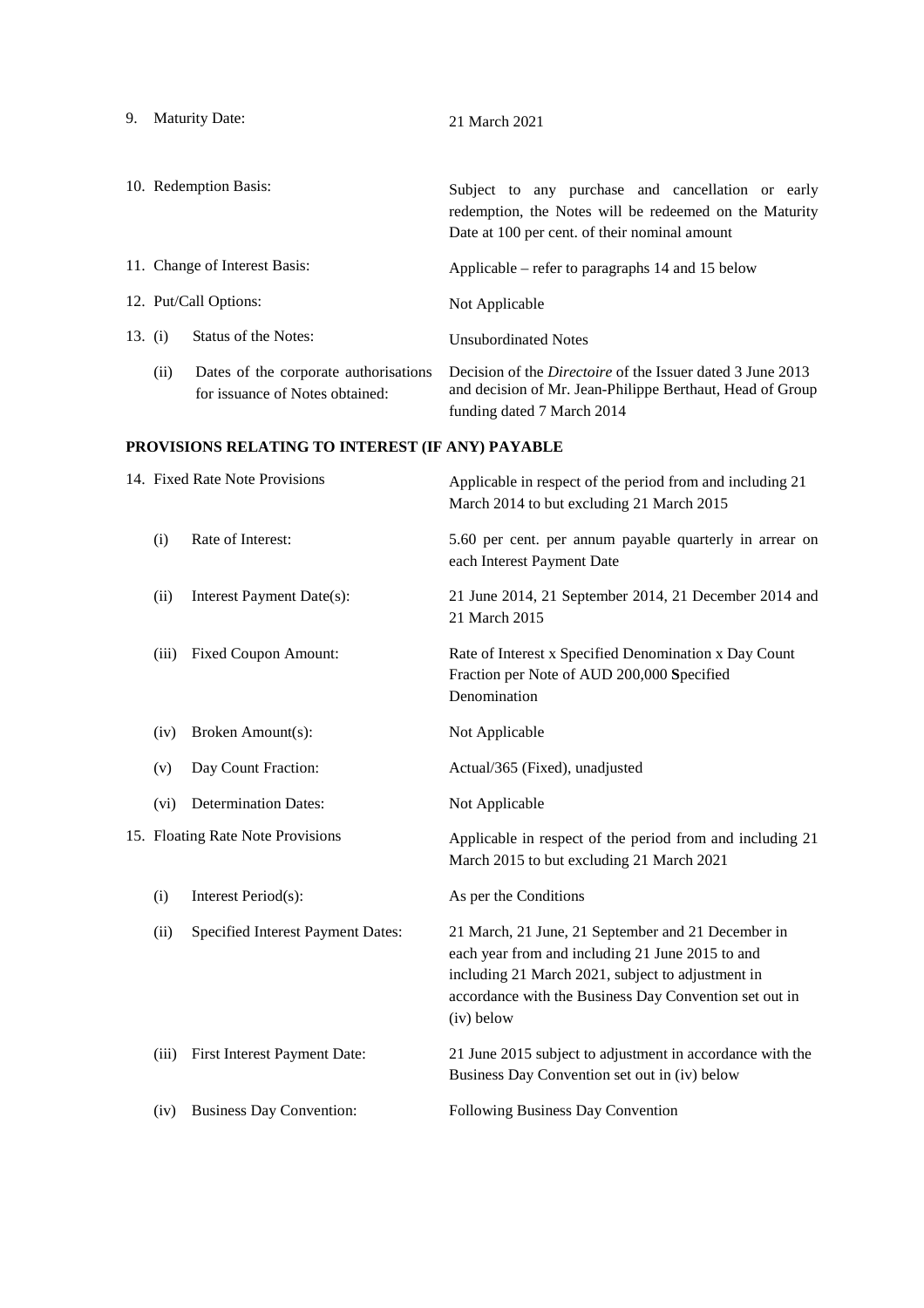|                                   | (v)  | <b>Interest Period Date:</b>                                                                                                        | Not Applicable                                                                      |
|-----------------------------------|------|-------------------------------------------------------------------------------------------------------------------------------------|-------------------------------------------------------------------------------------|
|                                   | (vi) | Business Centre(s):                                                                                                                 | Sydney                                                                              |
|                                   |      | (vii) Manner in which the Rate(s) of<br>Interest is/are to be determined:                                                           | <b>Screen Rate Determination</b>                                                    |
|                                   |      | (viii) Party responsible for calculating the<br>Rate(s) of Interest and/or Interest<br>Amount(s) (if not the Calculation<br>Agent): | Not Applicable                                                                      |
|                                   | (ix) | Screen Rate Determination:                                                                                                          | Applicable                                                                          |
|                                   |      | - Reference Rate:                                                                                                                   | 3 month AUD BBSW                                                                    |
|                                   |      | - Interest Determination Date:                                                                                                      | 10.00 a.m. (Sydney time) on the first day of each Interest<br><b>Accrual Period</b> |
|                                   |      | - Relevant Screen Page Time:                                                                                                        | Reuters Page "BBSW"                                                                 |
|                                   | (x)  | FBF Determination                                                                                                                   | Not Applicable                                                                      |
|                                   | (x)  | ISDA Determination:                                                                                                                 | Not Applicable                                                                      |
|                                   | (xi) | $Margin(s)$ :                                                                                                                       | Plus 1.00 per cent. per annum                                                       |
|                                   |      | (xii) Minimum Rate of Interest:                                                                                                     | Not Applicable                                                                      |
|                                   |      | (xiii) Maximum Rate of Interest:                                                                                                    | Not Applicable                                                                      |
|                                   |      | (xiv) Day Count Fraction:                                                                                                           | Actual/365 (Fixed), unadjusted                                                      |
|                                   |      | 16. Zero Coupon Note Provisions                                                                                                     | Not Applicable                                                                      |
|                                   |      | 17. Inflation Linked Interest Note Provisions                                                                                       | Not Applicable                                                                      |
| PROVISIONS RELATING TO REDEMPTION |      |                                                                                                                                     |                                                                                     |

| 18. Call Option                                                                                                          | Not Applicable                                                |
|--------------------------------------------------------------------------------------------------------------------------|---------------------------------------------------------------|
| 19. Put Option                                                                                                           | Not Applicable                                                |
| 20. Final Redemption Amount of each Note                                                                                 | AUD 200,000 per Note of AUD 200,000 Specified<br>Denomination |
| Inflation Linked Notes – Provisions relating<br>to the Final Redemption Amount:                                          | Not Applicable                                                |
| 21. Early Redemption Amount                                                                                              |                                                               |
| (i)<br>Early Redemption Amount(s) of each<br>Note payable on redemption for<br>taxation reasons (Condition $6(g)$ ), for |                                                               |

illegality (Condition 6(j)) or on event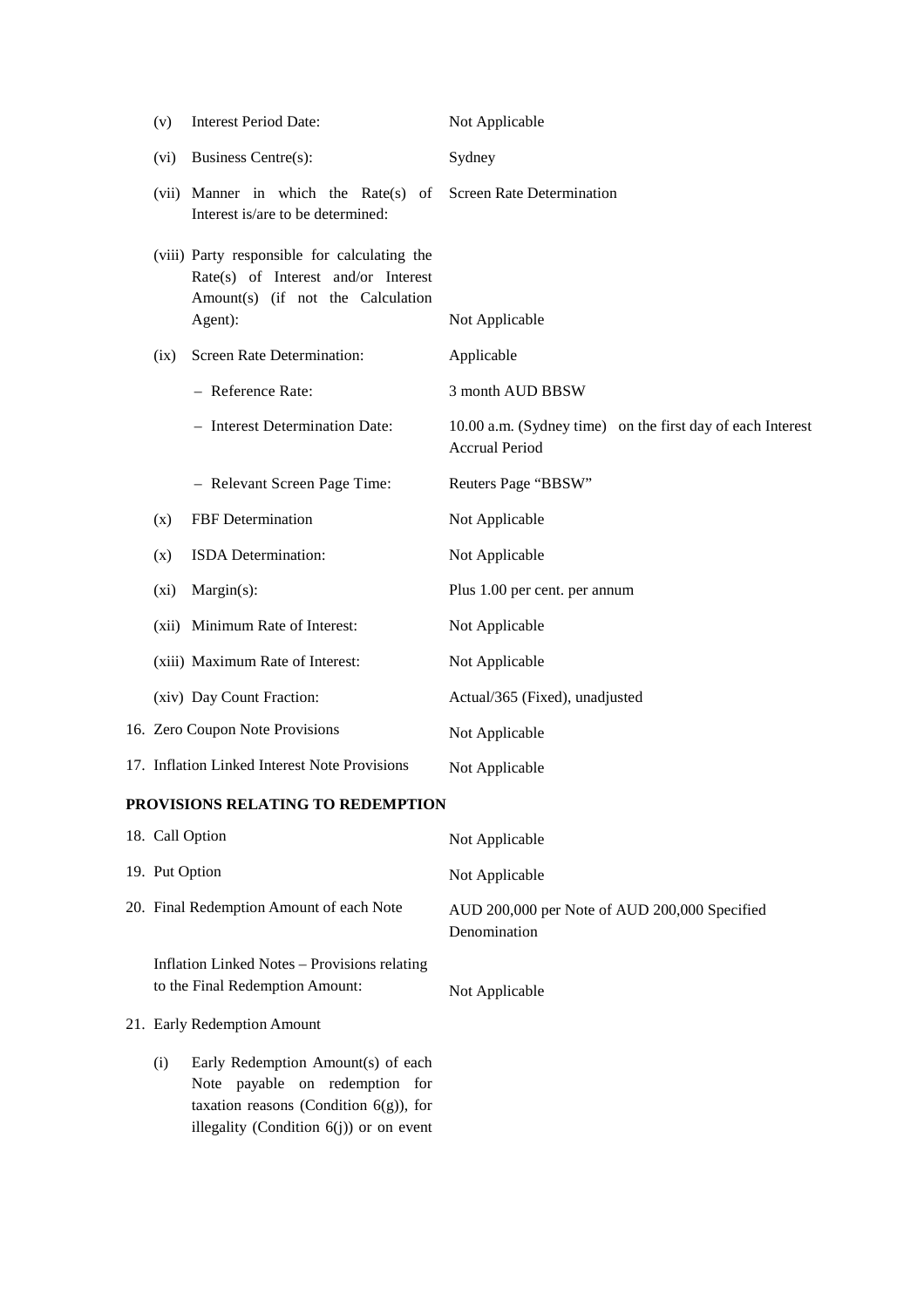|       | of default (Condition 9):                                                                                          | As set out in the Conditions |  |
|-------|--------------------------------------------------------------------------------------------------------------------|------------------------------|--|
| (ii)  | Redemption for taxation reasons<br>permitted on days others than Interest<br>Payment Dates (Condition $6(g)$ ):    | No.                          |  |
| (iii) | Unmatured Coupons to become void<br>upon early redemption (Materialised<br>Bearer Notes only) (Condition $7(f)$ ): | Not Applicable               |  |

# **GENERAL PROVISIONS APPLICABLE TO THE NOTES**

| 22. Form of Notes:                                                                                                          |                               | <b>Dematerialised Notes</b>                                                                                                                                                                                                                                                                                                                                                              |
|-----------------------------------------------------------------------------------------------------------------------------|-------------------------------|------------------------------------------------------------------------------------------------------------------------------------------------------------------------------------------------------------------------------------------------------------------------------------------------------------------------------------------------------------------------------------------|
| (i)                                                                                                                         | Form of Dematerialised Notes: | Bearer form (au porteur)                                                                                                                                                                                                                                                                                                                                                                 |
| (ii)                                                                                                                        | <b>Registration Agent:</b>    | Not Applicable                                                                                                                                                                                                                                                                                                                                                                           |
| (iii)                                                                                                                       | Temporary Global Certificate: | Not Applicable                                                                                                                                                                                                                                                                                                                                                                           |
| (iv)                                                                                                                        | Applicable TEFRA exemption:   | Not Applicable                                                                                                                                                                                                                                                                                                                                                                           |
| 23. Financial Centre(s):                                                                                                    |                               | TARGET, London, New York and Sydney                                                                                                                                                                                                                                                                                                                                                      |
| 24. Talons for future Coupons or Receipts to be<br>attached to Definitive Notes (and dates on<br>which such Talons mature): |                               | Not Applicable                                                                                                                                                                                                                                                                                                                                                                           |
| 25. Details relating to Instalment Notes: amount<br>of each instalment, date on which each<br>payment is to be made:        |                               | Not Applicable                                                                                                                                                                                                                                                                                                                                                                           |
|                                                                                                                             |                               | Not Applicable                                                                                                                                                                                                                                                                                                                                                                           |
|                                                                                                                             |                               | Applicable                                                                                                                                                                                                                                                                                                                                                                               |
|                                                                                                                             |                               | Not Applicable                                                                                                                                                                                                                                                                                                                                                                           |
|                                                                                                                             |                               | Contractual Masse shall apply<br>Name and address of the Representative:<br>Mr. Sylvain THOMAZO<br>20, rue Victor Bart<br>78000 Versailles<br>France<br>Name and address of the alternate Representative:<br>Sandrine D'HAUSSY<br>69 avenue Gambetta<br>94100 Saint Maur des Fosses<br>France<br>The Representative will receive a remuneration of<br>EUR 2,000 (excluding VAT) per year |
|                                                                                                                             |                               | 26. Redenomination provisions:<br>27. Purchase in accordance with Article L.213-1<br>A and D.213-1 A of the French Code<br>monétaire et financier:<br>28. Consolidation provisions:<br>29. Masse:                                                                                                                                                                                        |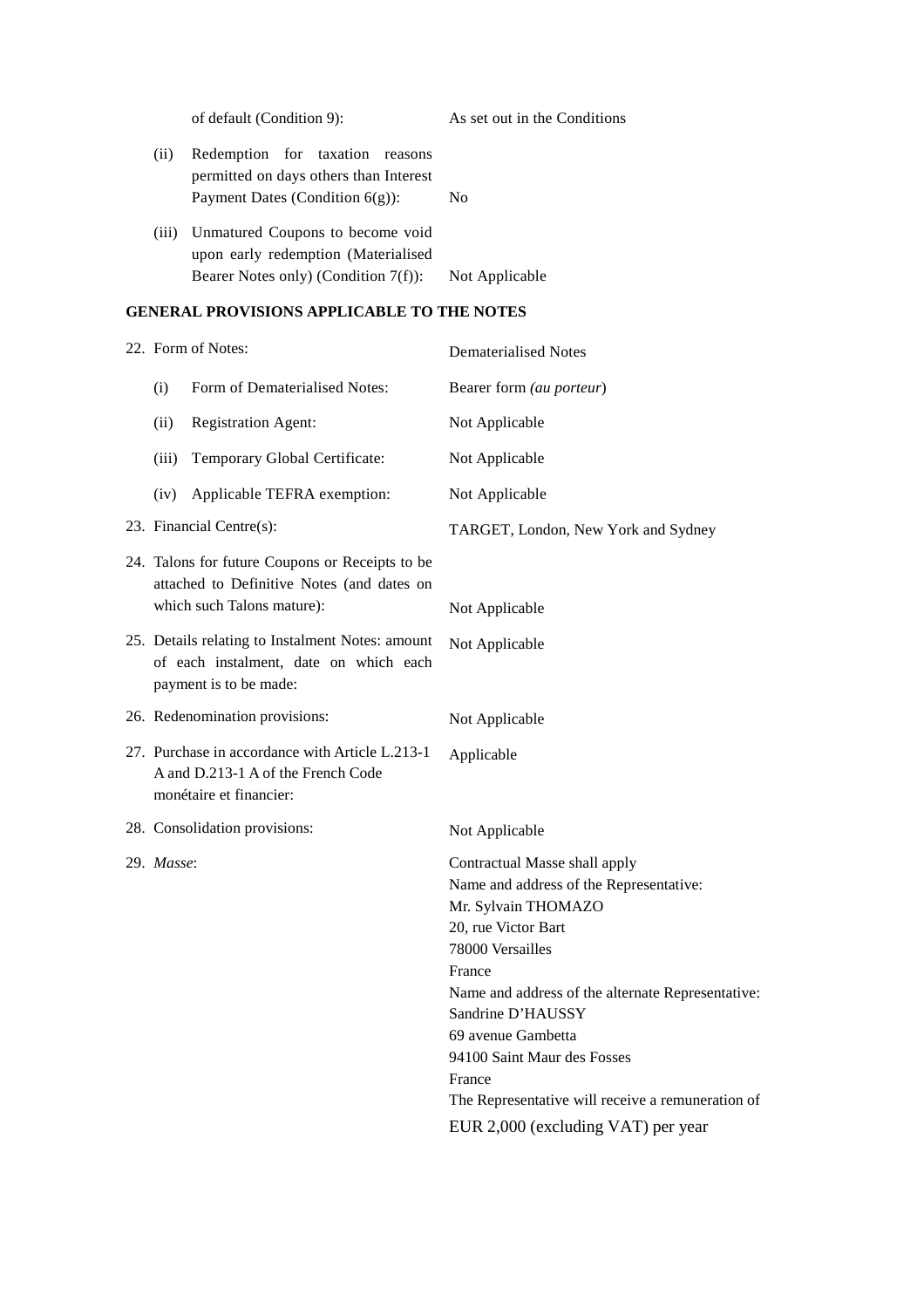## **GENERAL**

30. The aggregate principal amount of Notes issued has been translated into Euro at the rate of  $[\cdot]$  producing a sum of: Not Applicable

## **RESPONSIBILITY**

The Issuer accepts responsibility for the information contained in these Final Terms.

Signed on behalf of BPCE

Duly represented by: Jean-Philippe Berthaut, Head of Group Funding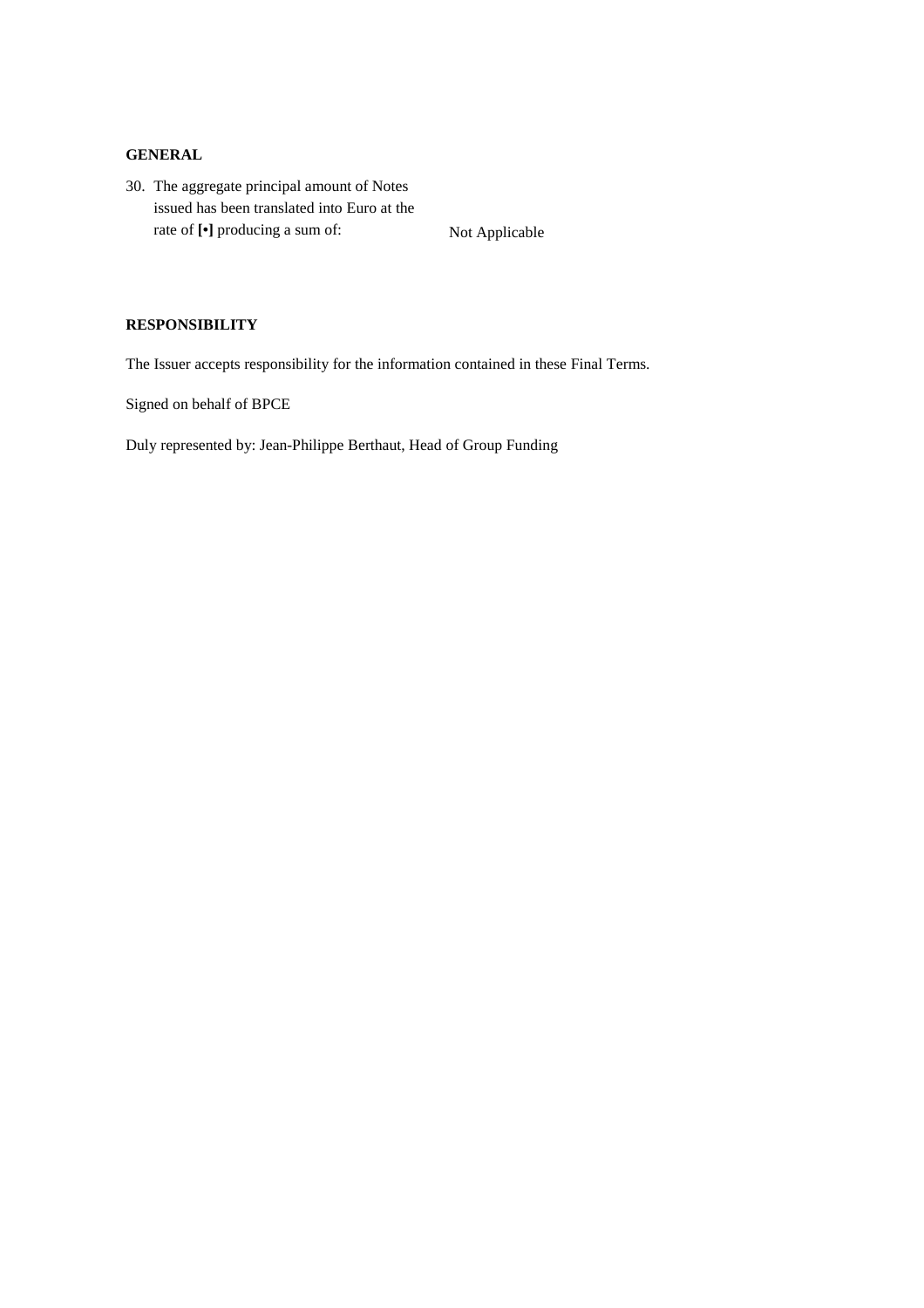#### **PART B – OTHER INFORMATION**

### **1. LISTING AND ADMISSION TO TRADING**

 (i) Listing and Admission to trading: Application has been made by the Issuer (or on its behalf) for the Notes to be listed and admitted to trading on Euronext Paris with effect from the Issue Date (ii) Estimate of total expenses related to admission to trading Euro 4,000.00

#### **2. RATINGS**

Ratings: Not Applicable

### **3. INTERESTS OF NATURAL AND LEGAL PERSONS INVOLVED IN THE [ISSUE/OFFER]**

Save as discussed in "Subscription and Sale", so far as the Issuer is aware, no person involved in the offer of the Notes has an interest material to the offer

## **4. HISTORIC INTEREST RATES**

Details of historic AUD BBSW rates can be obtained from Reuters.

# 5. **OPERATIONAL INFORMATION**

| <b>ISIN</b> Code:                                                                                                                          | FR0011789486             |  |
|--------------------------------------------------------------------------------------------------------------------------------------------|--------------------------|--|
| Common Code:                                                                                                                               | 104520782                |  |
| Depositaries:                                                                                                                              |                          |  |
| Euroclear France to act as<br>(i)<br>Central Depositary:                                                                                   | Yes                      |  |
| (ii) Common Depositary for                                                                                                                 |                          |  |
| Euroclear and Clearstream                                                                                                                  |                          |  |
| Luxembourg:                                                                                                                                | N <sub>0</sub>           |  |
| Any clearing system(s) other than Not Applicable<br>Euroclear and Clearstream,<br>Luxembourg and the relevant<br>identification number(s): |                          |  |
| Delivery:                                                                                                                                  | Delivery against payment |  |
| Names and addresses of additional                                                                                                          | Not Applicable           |  |
| Paying Agent(s) (if any):                                                                                                                  |                          |  |